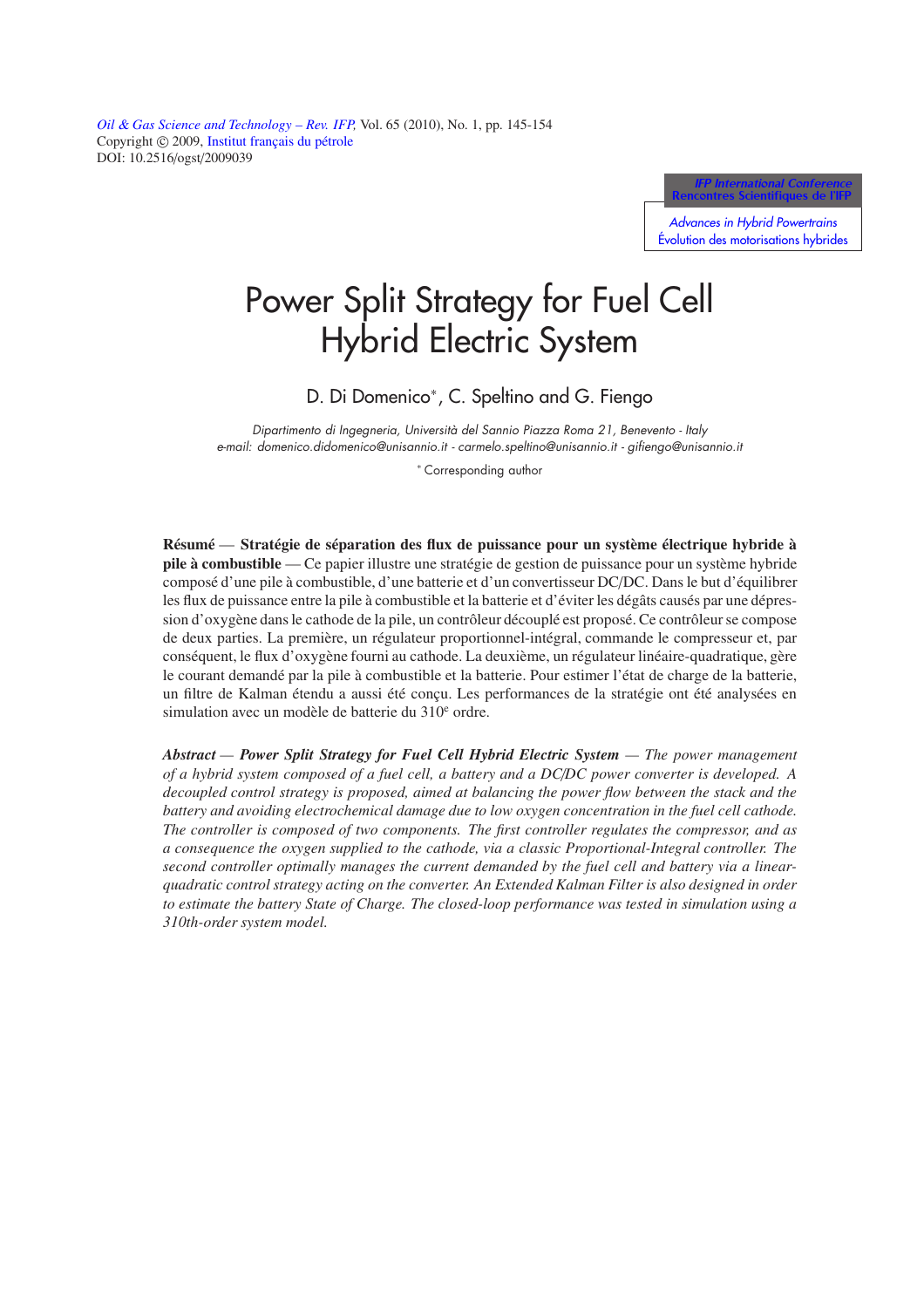# **INTRODUCTION**

Low-temperature fuel cells are promising alternative energy conversion systems, thanks to their very high efficiency in converting the chemical energy of hydrogen into electrical energy [6,14,19], and zero emissions [5,12]. Unfortunately, hydrogen is not found directly in nature, and it needs to be produced. Several techniques are proposed for hydrogen generation [6, 16]. As an example, using the reforming principles, petroleum by-products or methane may be used to get hydrogen, which could be distributed and used as an absolutely clean energy supply. Although the reforming process produces carbon dioxide, which is the principal cause of the greenhouse effect, its production can be strictly controlled and it could be not dispersed in the atmosphere. Another way to produce hydrogen is water electrolysis, utilizing alternative and renewable energy sources (*i*.*e*. nuclear, solar or aeolian energy). Apart from the challenges associated with hydrogen storage and distribution, the potential for clean and efficient use of hydrogen still warrants more research and development in the optimization of fuel cell automation.

One of the key features of the control system devoted to the management of the fuel cell is the supply of oxygen to the cathode [18, 19], which is a particularly difficult task during the high-frequency transient in power demand. When current is drawn from a fuel cell, the air supply system should quickly replace the reacted oxygen, otherwise oxygen starvation might damage the cathode electrode while limiting the power response from the stack. In a highpressure fuel cell, a compressor motor is used to provide the required air into the cathode through a manifold [13,19].

To prevent starvation, corrective actions such as rate limiters and reference governors for the fuel cell current can be employed [18, 19].

In [18] a load governor for starvation prevention has been proposed. It controls the current drawn from the fuel cell to ensure that constraints on the oxygen level are fulfilled. Basically, the governor acts as a dynamic filter preceding the closed-loop system which delays the current command slightly but preserves the disturbance rejection of the linear system. Although the performance of the reference governor can be suboptimal as compared with other controllers, the computational implementation can be much simpler, which is a significant advantage. The main limitation of this technique is the management of the power demand supply [19].

To avoid starvation and simultaneously provide an arbitrary level of power request, *<sup>i</sup>*.*e*. current demand, it is convenient to add a rechargeable auxiliary power source which can respond quickly to the increase in current demand.

A battery or an ultracapacitor should be an appropriate extra-power source. Both battery and ultracapacitor also appear capable of guaranteeing good vehicle performance and good fuel economy. In this paper, we choose a Fuel Cell



Figure 1



Hybrid Power System (FCHPS) composed of a fuel cell and battery.

Furthermore, a DC/DC power converter is placed between them (see *Fig. 1*) to optimize the power flow between the fuel cell and the battery in order to satisfy the load power requirements, while ensuring the operation within any limitations of the electrochemical components such as battery over-charge/over-discharge and fuel cell current limit [8].

In the literature, several configurations of hybrid fuel cell systems are proposed [6-8, 10, 19]. In particular, in [19] a model predictive control of a fuel cell and a small capacitor hybrid system is proposed to avoid oxygen starvation. In [17] a load-following fuel cell system equipped with a compressor and a DC/DC converter is analyzed and modelbased techniques to tune two separate controllers for the compressor and the converter are shown. In [8, 10, 11] a hybrid system fuel cell-battery is proposed. Different control techniques are illustrated depending on the specific aim, *i.e.* to minimize the hydrogen consumption [11] or to preserve the battery State of Charge (*SOC*) and to limit the stack overpotential and voltage drops [8, 10].

In the following we propose a decoupled control strategy aimed at balancing the power flow between the stack and the battery, avoiding electrochemical damage of the fuel cell. In particular, we regulate the input to the motor that drives the fuel cell air flow compressor, and as a consequence the oxygen supplied to the cathode, via a classic Proportional Integral (PI) controller. We then optimally manage the current demanded to the fuel cell and battery via a Linear Quadratic (LQ) control strategy acting on the converter.

In the paper, we first describe the model used for the simulations. Then we introduce the simplified converterbattery model used for the controller design and we illustrate the adopted control strategy. Simulation results and some conclusions end the paper.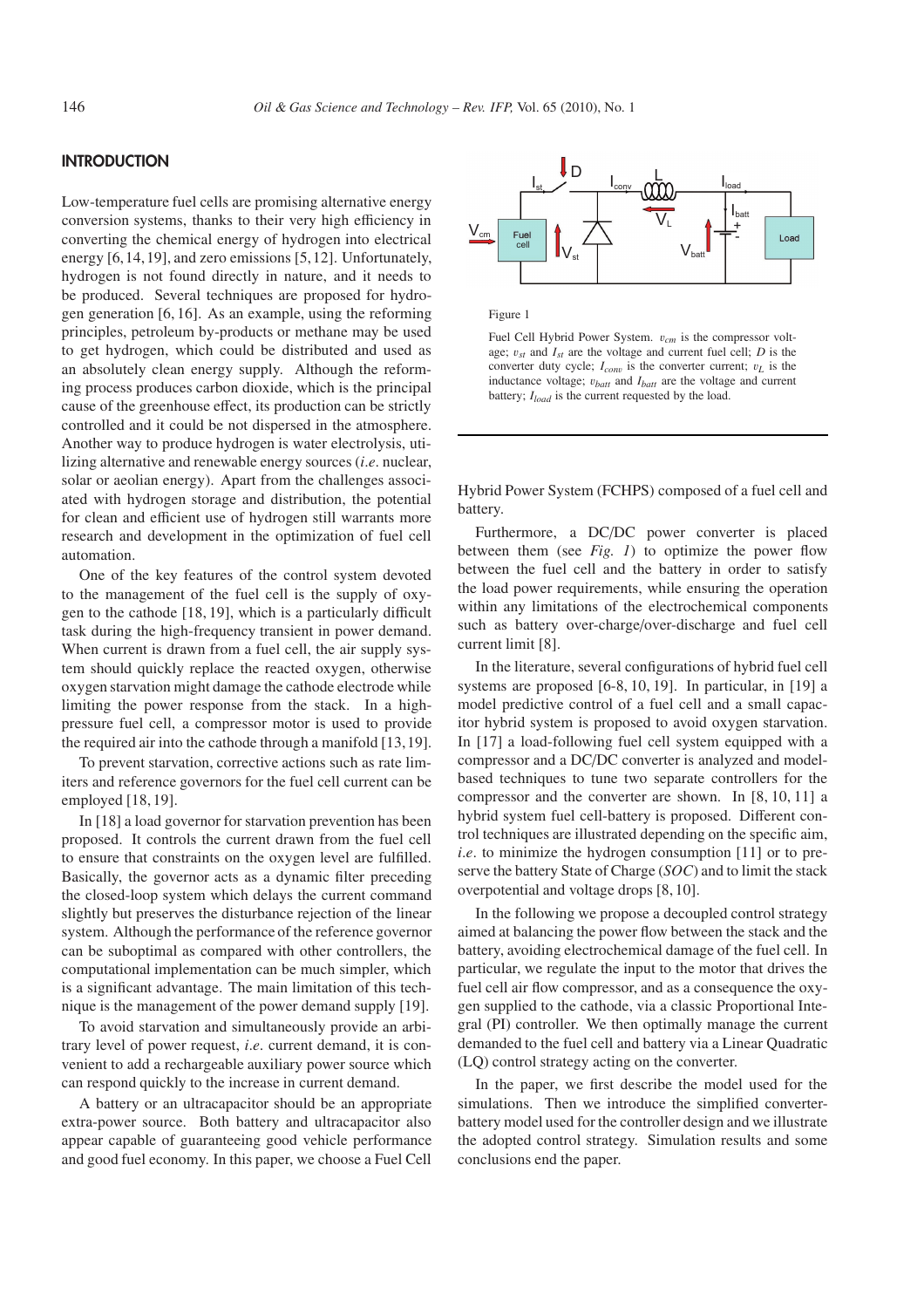# **1 THE MODEL**

In the following, the models we used to test the proposed control architecture are described. We want to highlight that the fuel cell models are taken from the recent literature and our contribution is to model the battery and how these systems are connected, and mainly the adopted control strategy aimed at the power management of the whole system.

## **1.1 Fuel Cell**

Thanks to its high power density, solid electrolyte, low corrosion and long stack life, the most promising and developed fuel cell technology for automotive applications is the Proton Exchange Membrane (PEM) fuel cell [12, 14, 16]. In the literature several PEM fuel cell models are proposed, each aimed at modeling a particular aspect based on the specific goal. As an example, a static model is proposed in [7] where the steady-state behavior of the fuel cell is described via a characteristic curve of cell voltage function of the current density. In our work, to correctly analyze the transient we used a complete fuel cell reactant model introduced by Pukrushpan, Peng and Stefanopoulou in [12]. The dynamic equations are modeled via a high non-linear function of the state, the compressor voltage <sup>v</sup>*cm* and the fuel cell current *Ist*

$$
\dot{x}_{fc} = f_{fc}(x_{fc}, v_{cm}, I_{st})
$$
 (1)

This is a 9th-order model, whose state variables are

$$
x_{fc} = \begin{bmatrix} m_{O_2} & m_{H_2} & m_{N_2} & \omega_{cp} & \dots & \\ & & \dots & p_{sm} & m_{sm} & m_{w,an} & m_{w,ca} & p_{rm} \end{bmatrix}^T
$$

where:  $m_{\text{O}_2}$ ,  $m_{\text{N}_2}$  and  $m_{\text{H}_2}$  are, respectively, the cathode oxygen and nitrogen mass and the anode hydrogen mass; ω*cp* is the compressor speed; *psm* and *msm* are the pressure and the inlet air mass in the supply manifold;  $m_{w,an}$  and  $m_{w,ca}$  are the anode and cathode water mass; *prm* is the return manifold pressure.

For details on the non-linear equations and the constant parameter values see [12, 13]. The model parameters were adjusted to assure a maximum power generation of 75 kW, with a nominal stack voltage of 300 V and a nominal current of 250 A.

Starting from compressor voltage and stack current, the model computes the fuel cell voltage, reproducing analytically the air and the hydrogen flows through the fuel cell system components. The compressor, supply manifold, cooler and humidifier are modeled for the air flow path. The hydrogen reaches the stack through its humidifier. The voltage is calculated as a function of stack current, cathode pressure, reactant partial pressures, temperature and membrane humidity. Its open circuit value is calculated from the energy balance between chemical reactant energy and electrical energy, considering the activation, ohmic and concentration losses.

The model outputs are the stack voltage  $v_{st}$  and the compressor air flow rate *Wcp*. At steady state, the compressor air flow needs to satisfy the desired oxygen excess ratio,  $\lambda_{\text{O}_2}$ , based on the following relation:

$$
W_{cp} = \frac{nM_{\text{O}_2}}{4F} \frac{1 + \omega_{atm}}{x_{\text{O}_2,atm}} \lambda_{\text{O}_2} I_{st}
$$
 (2)

where *n* is the number of the stack elementary cells,  $M_{\text{O}_2}$ the oxygen molar mass, *F* the Faraday's constant, ω*atm* the humidity ratio and  $x_{O_2,atm}$  is the oxygen molar fraction in the atmospheric air drown in the fuel cell.

## **1.2 Battery**

Many battery models with different complexity exist in the literature. Often a simple model with a specific electrical resistor and capacitor to reproduce the electrical properties of the battery connection is used [5, 8]. Sometimes more complex models, *<sup>i</sup>*.*e*. obtained by modeling the kinetic of reactions and the diffusion phenomena [2] are presented.

In our work, a complete electrochemical model for a lithium-ion battery is adopted. Furthermore, an Extended Kalman Filter is used to estimate the battery State of Charge.

In order to mathematically model the battery, both macroscopic and microscopic behavior have to be considered. One can start with very basic microscopic equations, *<sup>i</sup>*.*e*. the conservation of mass and the conservation of charge equations for every species, and after that, try to obtain the macroscopic equations. The microscopic equations describe the battery system with 4 quantities, which are solid and electrolyte concentrations, and solid and electrolyte potentials. In addition, the microscopic current density will be defined via a function of all of them. These quantities depend on the time and the position along the cell. It is generally accepted that a microscopic description of these quantities should be impossible, due to the complexity of the interfaces [15]. So, macroscopic governing equations using the local volumeaveraging technique need to be derived.

The resulting equations describe the battery system with four quantities, *i.e.* solid and electrolyte concentrations  $(c<sub>s</sub>,$  $c_e$ ), and solid and electrolyte potentials  $(\phi_s, \phi_e)$ . The complete set of equations describing the micro-macroscopic model is [15, 20]

$$
i_e(x) = -\kappa^{eff} \overrightarrow{\nabla}_x \phi_e - \kappa_D^{eff} \overrightarrow{\nabla}_x \ln c_e \tag{3}
$$

$$
i_s(x) = -\sigma^{eff} \vec{\nabla}_x \phi_s \tag{4}
$$

$$
\overrightarrow{\nabla}_x i_e(x) = j^{Li} \tag{5}
$$

$$
\overrightarrow{\nabla}_x i_s(x) = -j^{Li} \tag{6}
$$

$$
\frac{\partial \epsilon_e c_e}{\partial t} = \overrightarrow{\nabla}_x \left( D_e^{eff} \overrightarrow{\nabla}_x c_e \right) + \frac{1 - t^0}{F} j^{Li}
$$
(7)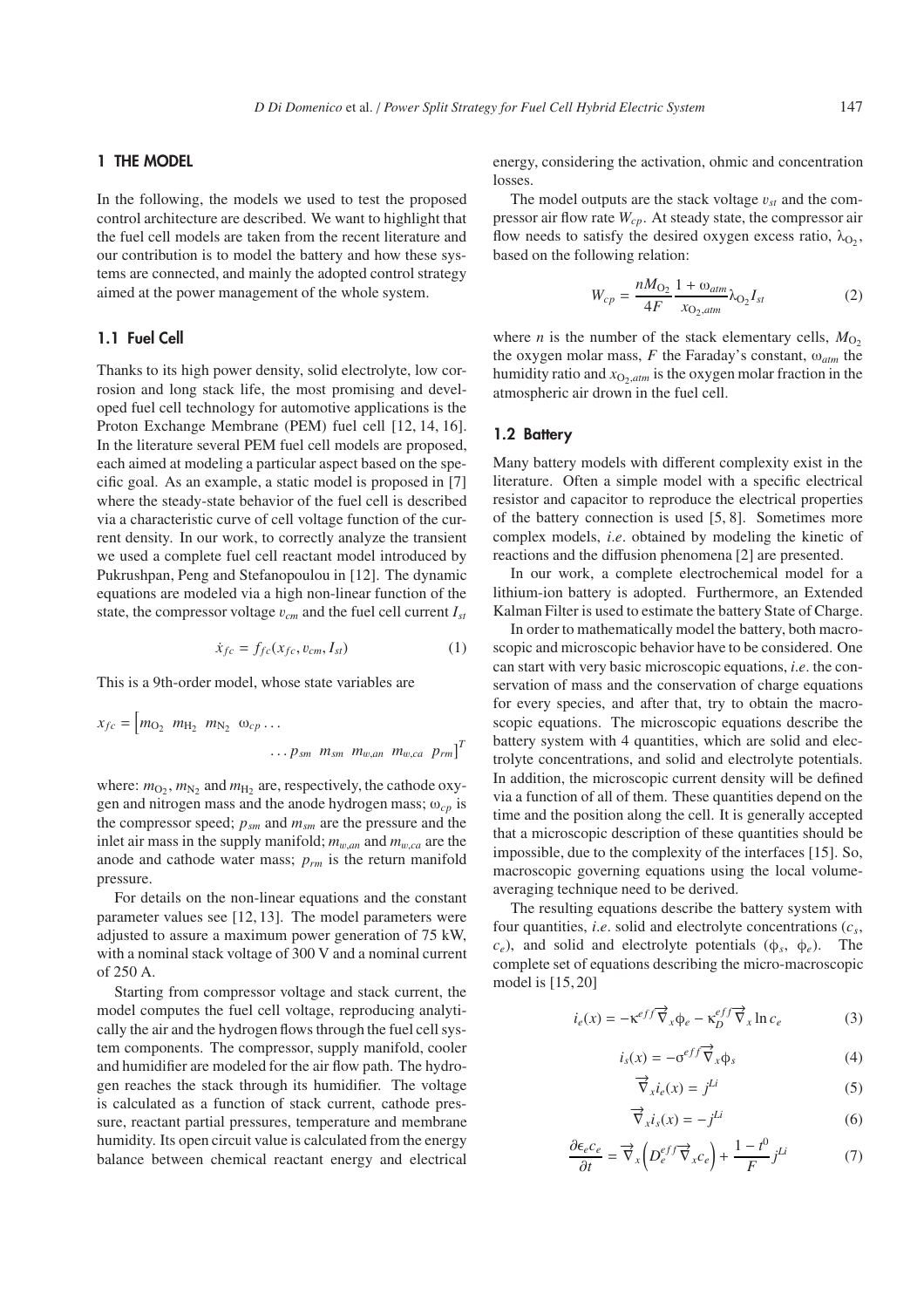| Parameter                                                                  | Negative electrode                                      | Separator                                               | Positive electrode                                      |
|----------------------------------------------------------------------------|---------------------------------------------------------|---------------------------------------------------------|---------------------------------------------------------|
| Thickness (cm)                                                             | $\delta_n = 50 \times 10^{-4}$                          | $\delta_{sep} = 25.4 \times 10^{-4}$                    | $\delta_p = 36.4 \times 10^{-4}$                        |
| Particle radius $R_s$ (cm)                                                 | $1 \times 10^{-4}$                                      | $\overline{\phantom{a}}$                                | $1 \times 10^{-4}$                                      |
| Active material volume fraction $\varepsilon_s$                            | 0.580                                                   | $\overline{\phantom{a}}$                                | 0.500                                                   |
| Electrolyte phase volume fraction (porosity) $\varepsilon_e$               | 0.332                                                   | 0.5                                                     | 0.330                                                   |
| Conductivity of solid active material                                      |                                                         |                                                         |                                                         |
| $\sigma$ ( $\Omega^{-1}$ cm <sup>-1</sup> )                                | 1                                                       | $\overline{\phantom{a}}$                                | 0.1                                                     |
| Effective conductivity of solid active material                            | $\sigma^{eff} = \varepsilon_s \sigma$                   | $\sim$                                                  | $\sigma^{eff} = \varepsilon_s \sigma$                   |
| Transference number $t_{+}^{0}$                                            | 0.363                                                   | 0.363                                                   | 0.363                                                   |
| Electrolyte phase ionic conductivity                                       |                                                         |                                                         |                                                         |
| $\kappa (\Omega^{-1}$ cm <sup>-1</sup> )                                   | $\kappa = 0.0158c_e \exp(0.85c_e^{1.4})$                | $\kappa = 0.0158c_e \exp(0.85c_e^{1.4})$                | $\kappa = 0.0158c_e \exp(0.85c_e^{1.4})$                |
| Effective electrolyte phase ionic conductivity                             | $\kappa^{eff} = (\varepsilon_e)^{1.5} \kappa$           | $\kappa^{eff} = (\varepsilon_e)^{1.5} \kappa$           | $\kappa^{eff} = (\varepsilon_e)^{1.5} \kappa$           |
| Effective electrolyte phase diffusional conductivity                       | $\kappa_D^{eff} = \frac{2RT\kappa^{eff}}{F}(t_+^0 - 1)$ | $\kappa_D^{eff} = \frac{2RT\kappa^{eff}}{F}(t_+^0 - 1)$ | $\kappa_D^{eff} = \frac{2RT\kappa^{eff}}{F}(t_+^0 - 1)$ |
| Electrolyte phase diffusion coefficient                                    |                                                         |                                                         |                                                         |
| $D_e$ (cm <sup>2</sup> s <sup>-1</sup> )                                   | $2.6\times10^{-6}$                                      | $2.6 \times 10^{-6}$                                    | $2.6 \times 10^{-6}$                                    |
| Effective electrolyte phase diffusion coefficient                          | $D_e^{eff} = (\varepsilon_e)^{1.5} D_e$                 | $D_e^{eff} = (\varepsilon_e)^{1.5} D_e$                 | $D_e^{eff} = (\varepsilon_e)^{1.5} D_e$                 |
| Solid phase diffusion coefficient $D_s$ (cm <sup>2</sup> s <sup>-1</sup> ) | $2.0 \times 10^{-12}$                                   |                                                         | $3.7 \times 10^{-12}$                                   |
| Maximum solid phase concentration                                          |                                                         |                                                         |                                                         |
| $c_{s,max}$ (mol cm <sup>-3</sup> )                                        | $16.1 \times 10^{-3}$                                   |                                                         | $23.9 \times 10^{-3}$                                   |
| Average electrolyte concentration $\bar{c}_e$ (mol cm <sup>-3</sup> )      | $1.2 \times 10^{-3}$                                    | $1.2 \times 10^{-3}$                                    | $1.2 \times 10^{-3}$                                    |
| Change transfer coefficients $\alpha_a, \alpha_c$                          | 0.5, 0.5                                                | $\overline{\phantom{a}}$                                | 0.5, 0.5                                                |
| Active surface area per electrode unit volume                              |                                                         |                                                         |                                                         |
| $a_s$ (cm <sup>-1</sup> )                                                  | $a_{sn} = \frac{3\varepsilon_e}{R_s}$                   | $\overline{\phantom{a}}$                                | $a_{sp} = \frac{3\varepsilon_e}{R_s}$                   |
| Electrode plate area, $A$ (cm <sup>2</sup> )                               | 10452                                                   | $\overline{a}$                                          | 10452                                                   |

TABLE 1

Battery parameters

$$
\frac{\partial c_s}{\partial t} = \overrightarrow{\nabla}_r (D_s \overrightarrow{\nabla}_c) \tag{8}
$$

 $\frac{\partial c_s}{\partial t} = \vec{\nabla}_r(D_s \vec{\nabla} c_s)$ <br>with the Butler-Volmer current density

$$
j^{Li}(x) = a_s j_0 \left[ \exp\left(\frac{\alpha_a F}{RT}\eta\right) - \exp\left(-\frac{\alpha_c F}{RT}\eta\right) \right] \tag{9}
$$

where the overpotential η is obtained as

$$
\eta = \phi_s - \phi_e - U(c_{se}) \tag{10}
$$

and *U* is the open circuit voltage, a function of the solid concentration at the electrolyte interface indicated with  $c_{se}(x, t) = c_s(x, R_s, t)$ . The variables *R* and *F* are the universal gas and the Faraday's constants and *T* is the absolute temperature. The coefficient  $j_0$  in Equation (9) also exhibits a modest dependence on the solid and electrolyte concentration, according to

$$
j_0 = (c_e)^{\alpha_a} (c_{s,max} - c_{se})^{\alpha_a} (c_{se})^{\alpha_c}
$$
 (11)

The model parameters are summarized in Table 1. In [3] and [4] the partial differential Equations (3-8) are discretized into 300th-order Ordinary Differential Equations. A reduced-order model is also introduced in [3] and used to design an Extended Kalman Filter for the battery State of Charge estimation. For the sake of brevity, these details will not be reported here.

For the purposes of this paper, the battery parameters were adjusted in order to ensure a nominal voltage of 120 V

and a maximum current of 50 A, fixing the hybridization degree (HD), *<sup>i</sup>*.*e*. the ratio between the nominal power generated by the two sources

$$
HD = \frac{P_{batt}}{P_{batt} + P_{fc}}\tag{12}
$$

to be equal to 0.07. The battery nominal capacity was chosen equal to 10 Ah.

## **1.3 DC/DC Converter**

The fuel cell and the battery model are coupled via a DC/DC converter which manages the current from the stack and the battery. Typically, a DC/DC converter is a device that accepts a DC input voltage and produces a lower or higher DC output voltage.

Here, in the proposed FCHPS, the standard electric configuration of the converter is modified after substituting the capacitor of the DC/DC converter with the battery. The inputs are now the stack and the battery voltages and the outputs are the stack and the battery currents. The controller acts on the interrupt (see *Fig. 1*), regulating the average value of the fraction of time that the converter is conducting, *<sup>i</sup>*.*e*. the interrupt is switched on. This average value is generally indicated as the duty cycle *D* [17], and it is considered as the control input to the system. When the controller drives the interrupt in the state ON, the fuel cell is connected to the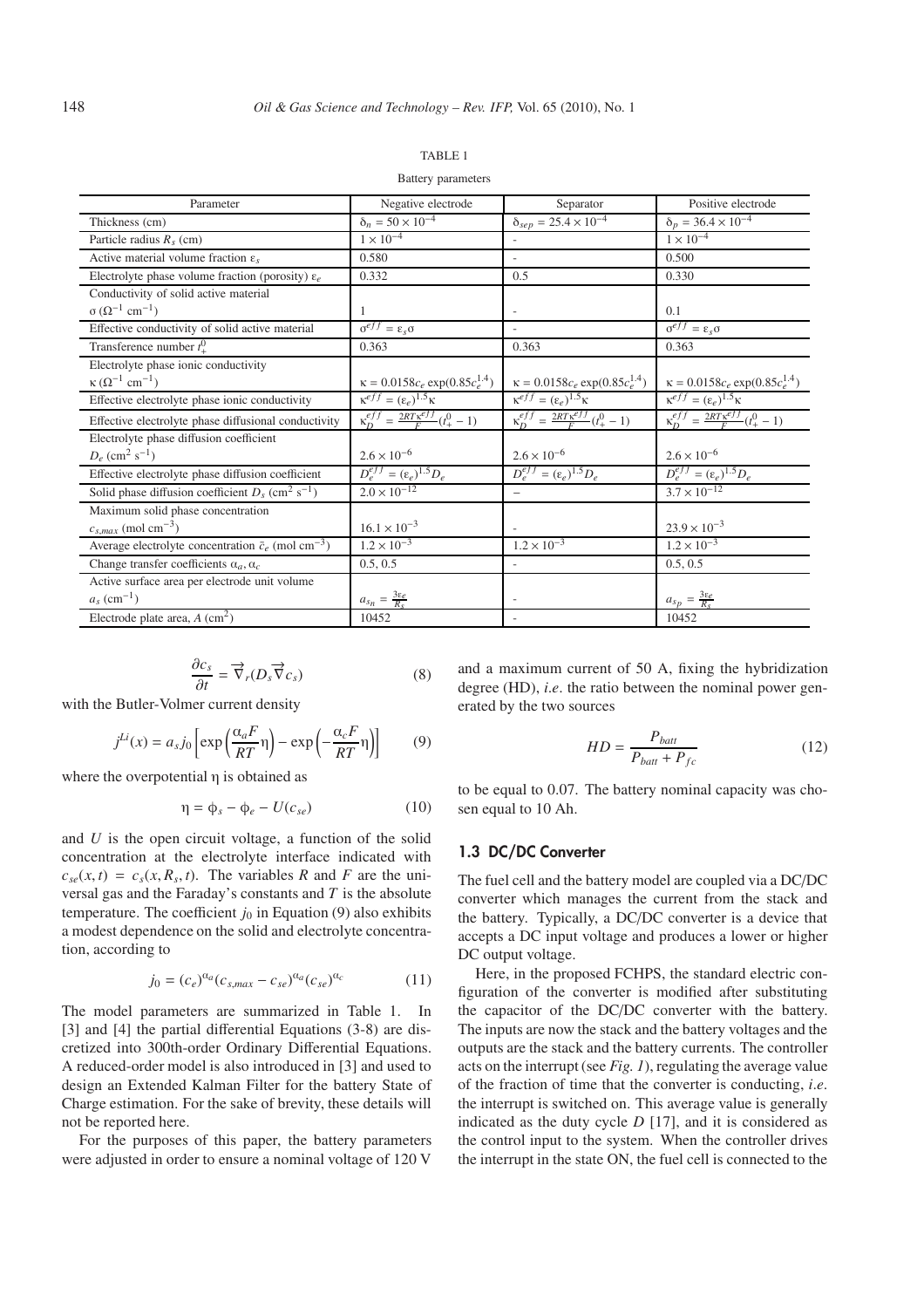

Figure 2

Decoupled control scheme. Some connections are omitted for the sake of readability.

load and provides power both to the battery and the load. Conversely, if the interrupt is OFF, the demanded power is provided exclusively by the battery. So, acting on the duty cycle it is possible to determine the average distribution of the power load between the two energy sources power balancing the load current on the battery and stack. Now, considering as other inputs to the DC/DC the requested load power *Pload*, the dynamic model can be obtained according to

$$
\dot{I}_{conv} = \frac{1}{L}(Dv_{st} - v_{batt})
$$
\n(13)

where the state  $I_{conv}$  is the converter current. Finally, the converter outputs are the currents towards the fuel cell and the battery, as follows

$$
I_{st} = DI_{conv} \tag{14}
$$

$$
I_{batt} = I_{conv} - \frac{P_{load}}{v_{batt}} \tag{15}
$$

## **2 THE CONTROL STRATEGY**

The control objective is to provide the requested power to the load while regulating the battery State of Charge and the oxygen ratio of the fuel cell cathode at their nominal values, acting on the converter duty cycle *D* and the compressor voltage <sup>v</sup>*cm*. The problem can be solved with a decoupled control architecture, shown in Figure 2. The air flow controller is designed to regulate the oxygen ratio  $\lambda_{\Omega_2}$ , feeding back the compressor air flow rate and acting on the compressor voltage. This controller can reach high performance if the stack current is constant or changes slowly. Then, a second controller, working on the converter, optimally regulates the battery State of Charge, guaranteeing at the same time the requested power (or current to the load) and avoiding the



fast transient of the stack current. In particular, it commands the battery to compensate for the power request during the fast transients while using the fuel cell to furnish the desired power and recover the State of Charge.

In the following subsections the controllers are described in detail.

## **2.1 Fuel Cell Operating Point Regulation**

The key feature in fuel cell control is the regulation of the oxygen ratio at the cathode in order to prevent oxygen starvation and, as a consequence, the performance and the potential life reduction [18, 19]. The main problem is that  $\lambda_{\text{O}_2}$  is not measurable, but we can estimate it by measuring *Wcp* and inverting Equation (2), that approximates the relationship between  $\lambda_{\text{O}_2}$  and  $W_{cp}$  at steady state. Unfortunately, during the current transients, the error introduced by this approximation propagates to the regulation of the oxygen ratio, causing an inevitable performance reduction. Hence, it is critical that the stack current is constant or varies slowly, which will be guaranteed with the DC/DC converter controller.

Here, the adopted control strategy is obtained by combining a feedback and feedforward action, as shown in Figure 3. The first is realized *via* a PI controller, whose input is the error between the measurement of  $W_{cp}$  and reference  $W_{cp}^{ref}$ . This function of the actual stack current is computed by (2) where the oxygen ratio is substituted with its reference value  $\lambda_{\text{O}_2}^{ref} = 2.$ 

The feedforward controller is a static function relating the compressor voltage to the stack current at optimal oxygen ratio. This function was calculated by linearization, approximating the state equations with first-order Taylor series. The result, according to

$$
v_{cm}^{FF} = 20.16 + 0.712I_{st}
$$
 (16)

was confirmed by using the full non-linear simulation.

## **2.2 Power Management**

The main component of the proposed architecture is the controller, devoted to balancing the requested power between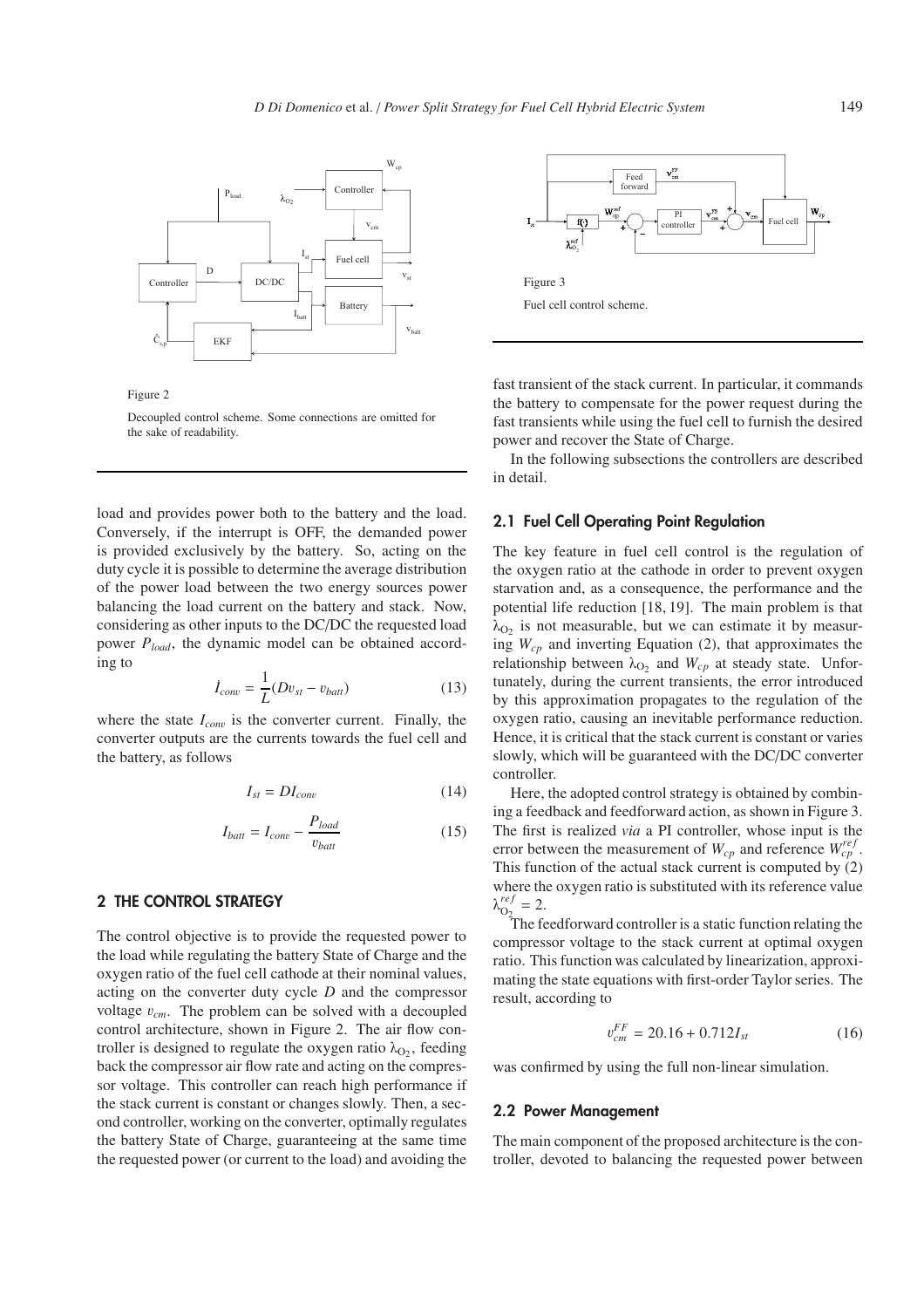

Figure 4





Figure 5

Power management control. Schematic diagram of the lees. The inputs of the LQR are the state of the simplified system, *i.e.* the measurement *I<sub>conv</sub>* and the EKF estimation of the SOC, and the parameters *Pload* and <sup>v</sup>*st*.

the fuel cell and the battery. The objectives are to regulate the optimal State of Charge and minimize the rate of variation in the stack current, subject to the constraint on power demand  $P_{load} = v_{batt}I_{load}$ . The main idea is to furnish the total load current through the fuel cell at steady state, and to compensate with the battery during the fast transients.

To this aim, we propose an LQ-based control strategy designed on the DC/DC converter and a battery model (see *Fig. 4*).

In order to reduce the computational effort the controller is based on a very simplified battery model which describes the variation in the *SOC* of the battery as a function of the demanded current *Ibatt*. In particular, the charge stored or released by the battery is computed simply by integrating the battery current. Hence, the input of the model is the current, and the state is the *SOC*, whose derivative is computed by dividing the incoming current by the battery capacity *Qmax*, as follows

$$
\dot{SOC} = \frac{I_{batt}}{Q_{max}}\tag{17}
$$

The output is the voltage  $v_{batt}$ , determined by a non-linear static curve function of the *SOC* obtained using the complete cell model. The resulting curve is shown in Figure 5. It is to highlight that this simplified battery model does not predict the physical battery limitations, contrarily to the full-order electrochemical model used for the system simulation and for the Kalman Filter design. In particular, its performance decreases in correspondence to the highfrequency transients. Nevertheless, as will be pointed out in the simulation results, it appears to be enough to regulate the battery State of Charge and to correctly manage the power split while ensuring a feasible real-time system management. A second-order ODE is obtained by coupling the battery model with the DC/DC converter model as

$$
\dot{I}_{conv} = -\frac{1}{L}v_{batt}(SOC) + \frac{1}{L}v_{st}(t)D\tag{18a}
$$

$$
SOC = \frac{I_{conv}}{Q_{max}} - \frac{1}{Q_{max}} \frac{P_{load}(t)}{v_{batt}(SOC)}
$$
(18b)

where  $I_{conv}$  and *SOC* form the state vector *x*, *D* is the control input  $u$ , and  $v_{st}(t)$  and  $P_{load}(t)$  are considered as time-varying parameters.

The objective function was selected after taking into account the goals both on the battery State of Charge and on the rate of variation in the stack current, as follows

$$
V = \frac{1}{2} \int_0^{\infty} \left[ (x - \overline{x})^T Q(x - \overline{x}) + \rho (u - \overline{u})^2 \right] dt \qquad (19)
$$

where  $(\overline{x}, \overline{u})$  is the equilibrium point of system (18) related to the desired *SOC* value, *i.e.*  $\overline{x_2} = \overline{SOC} = 80\%$  and

$$
\overline{x}_1 = \overline{I}_{conv} = \frac{P_{load}}{\overline{v}_{batt}}
$$
 (20a)

$$
\overline{u} = \overline{D} = \frac{\overline{v}_{batt}}{v_{st}}
$$
(20b)

where  $\overline{x}_1$  and  $\overline{v}_{batt} = 103.9$  V the converter current and the battery voltage corresponding to  $\overline{SOC}$ battery voltage corresponding to *SOC*.

We have to highlight that the inputs of the LQR are the state of the simplified system, *<sup>i</sup>*.*e*. the *Icon*v and the *SOC*, and the parameters  $P_{load}$  and  $v_{st}$ . In particular, the battery State of Charge is obtained *via* the Extended Kalman Filter estimation, as described in the previous section.

In order to apply the well-known optimal LQ controller, the system (18) is linearized around the equilibrium point (20)

$$
\delta \dot{x} = A(t)\delta x + B(t)\delta u \tag{21}
$$

where  $\delta x = x - \overline{x}$  and  $\delta u = u - \overline{u}$  are, respectively, the deviation of the state and the control input from the equilibrium point, and the time-varying matrices  $A(t)$  and  $B(t)$  are computed according to

$$
A(t) = \begin{pmatrix} 0 & -\frac{1}{L} \frac{\partial \bar{v}_{batt}}{\partial SOC} \\ \frac{1}{Q_{max}} & \frac{P_{load}(t)}{Q_{max} \bar{v}_{batt}^2} \frac{\partial \bar{v}_{batt}}{\partial SOC} \end{pmatrix}
$$
(22a)

$$
B(t) = \begin{pmatrix} \frac{v_{st}(t)}{L} \\ 0 \end{pmatrix}
$$
 (22b)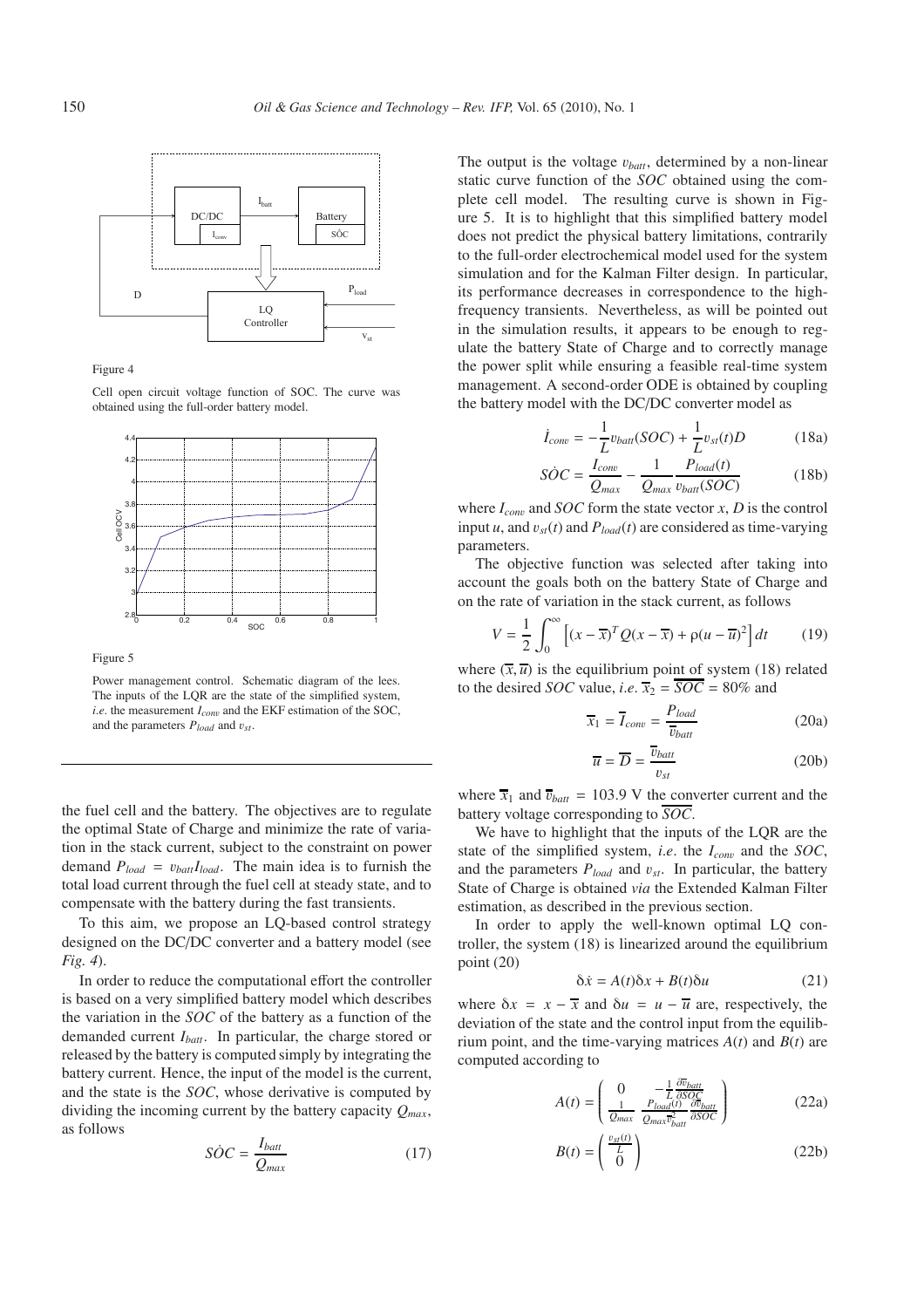Hence, the objective function (19) is related to the linearized system as follows

$$
V = \frac{1}{2} \int_0^{\infty} \left[ \delta x^T Q \delta x + R \delta u^2 \right] dt
$$
 (23)

The values of the matrices *Q* and *R* were determined using the Matlab/Simulink "Genetic Algorithm and Direct Search Toolbox'' [9]. The quality index was the quadratic error on  $\lambda_{\text{O}_2}$  during a step from 30 kW to 35 kW in requested power, and the population size was set to 20. The power split goal allows the management strategy to relax the regulation of the *SOC* during the most fuel-cell-stressful manoeuvres, which translates to a larger value for *R* than *Q*. The optimal values we found are  $Q = diag(10, 0.143)$  and  $R = 10<sup>6</sup>$ . These values are also capable of assuring that the limitation on the range of variability in the *SOC* and the duty cycle does not affect the control strategy closed-loop stability. The control law is

$$
\delta u^* = -R^{-1}B(t)^T P \delta x \tag{24}
$$

where *P* is the solution of the Riccati equation. As usual, to avoid an excessive computational cost and to permit an online implementation, the suboptimal solution was adopted, obtained by solving the algebraic Riccati equation [1]

$$
P(t)A(t) + A(t)^{T}P(t) - P(t)B(t)R^{-1}B(t)^{T}P(t) + Q = 0
$$
 (25)

Finally, the control input can be obtained

$$
u^* = \overline{u} - R^{-1}B(t)^T P(x - \overline{x})
$$
 (26)

## **3 SIMULATION RESULTS**

The performance of the proposed control strategy was investigated through Matlab/Simulink. In order to reduce the computational effort during the Matlab/Simulink simulation, the Riccati matrix *P* was considered constant until the coefficients of the (25), *<sup>i</sup>*.*e*. the matrices *<sup>A</sup>* and *<sup>B</sup>*, change significantly. These matrices are a function of  $P_{load}(t)$  and  $v_{st}(t)$ , so two dynamic thresholds were set and the values of the Riccati matrix *P* were updated when the variation in power request or stack voltage was greater then 1%.

A large number of simulations was performed to assess the closed-loop performance and to test the strategy stability. Although the robustness property was not proved analytically, the Kalman Filter robustness was checked using numerical simulations. Stability and sensitivity were analyzed and the analysis results are summarized in Table 2. In particular, it was monitored that the strategy closed-loop stability and performance were not jeopardized by the filter modeling error. The percent error on SOC mean square error was computed by comparing the SOC estimation obtained

TABLE 2

| Parameter                 | Variation | % on SOC mean square error                     |
|---------------------------|-----------|------------------------------------------------|
| $c_{s_{max,p}}$           | $-20%$    | $\bar{e}_{\%} = 1.1 \times \overline{10^{-1}}$ |
|                           | $-10%$    | $\bar{e}_{\%} = 4.32 \times 10^{-2}$           |
|                           | $+10%$    | $\bar{e}_{\%} = 3.86 \times 10^{-2}$           |
|                           | $+20%$    | $\bar{e}_{\%} = 7.36 \times 10^{-1}$           |
| $c_{s_{max,n}}$           | $-20%$    | $\bar{e}_{\%} = 1.75 \times 10^{-1}$           |
|                           | $-10%$    | $\bar{e}_{\%} = 7.87 \times 10^{-2}$           |
|                           | $+10%$    | $\bar{e}_{\%} = 6.44 \times 10^{-2}$           |
|                           | $+20%$    | $\bar{e}_{\%} = 1.16 \times 10^{-1}$           |
| $D_{s_n}$                 | $-20%$    | $\bar{e}_{\%} = 6.11 \times 10^{-3}$           |
|                           | $-10%$    | $\bar{e}_{\%} = 2.77 \times 10^{-3}$           |
|                           | $+10%$    | $\bar{e}_{\%} = 2.51 \times 10^{-3}$           |
|                           | $+20%$    | $\bar{e}_{\%} = 5.65 \times 10^{-3}$           |
| $a_{sp}$                  | $-20%$    | $\bar{e}_{\%} = 4.85 \times 10^{-2}$           |
|                           | $-10%$    | $\bar{e}_{\%} = 2.15 \times 10^{-2}$           |
|                           | $+10%$    | $\bar{e}_{\%} = 1.17 \times 10^{-2}$           |
|                           | $+20%$    | $\bar{e}_{\%} = 3.18 \times 10^{-2}$           |
| $a_{sn}$                  | $-20%$    | $\bar{e}_{\%} = 1.71 \times 10^{-1}$           |
|                           | $-10%$    | $\bar{e}_{\%} = 8.12 \times 10^{-2}$           |
|                           | $+10%$    | $\bar{e}_{\%} = 6.83 \times 10^{-2}$           |
|                           | $+20%$    | $\bar{e}_{\%} = 1.01 \times 10^{-1}$           |
| $\overline{A}$            | $-20%$    | $\bar{e}_{\%} = 2.89 \times 10^{-2}$           |
|                           | $-10%$    | $\bar{e}_{\%} = 1.22 \times 10^{-2}$           |
|                           | $+10%$    | $\bar{e}_{\%} = 1.02 \times 10^{-2}$           |
|                           | $+20%$    | $\bar{e}_{\%} = 1.99 \times 10^{-2}$           |
| $c_{smax,p}$              |           | $\bar{e}_{\%} = 8.89 \times 10^{-1}$           |
| $c_{s_{\frac{max,n}{n}}}$ |           |                                                |

by the nominal filter and the SOC estimation obtained by a filter with the parameter error. Denoting with  $\hat{SOC}_{nom}(t)$ the nominal estimation and with  $\hat{SOC}_{par}(t)$  the estimation with the parameter indetermination, the mean square error is computed as

$$
SOC_{MSE} = \int \left( S\hat{O}C_{nom}(t) - S\hat{O}C_{par}(t) \right)^2 dt \qquad (27)
$$

It has to be noted that each parameter was considered separately, apart from the last row of the table, that shows the percent error obtained by combining the two worst cases, *<sup>i</sup>*.*e*. the error on  $c_{s_{max,p}}$  and  $c_{s_{max,n}}$ . Finally, Figure 6 shows the system controlled outputs to a step in current demand from 20 kW to 35 kW when 10% of uncertainness was introduced simultaneously on the more sensitive filter and controller parameters, *i.e.*  $c_{s_{max,p}}$ ,  $c_{s_{max,n}}$ ,  $D_{s_n}$ ,  $D_{s_p}$ ,  $a_{s_n}$  and  $a_{s_p}$ .

Selected simulations in the Matlab/Simulink environment are used to demonstrate the strategy effectiveness. Figures 7 and 8 show the selected load profiles, from simulations 1 and 2, which are comprised of steps in power demand. In particular, for simulation 1, during the first 250 s the power demand exhibits 5 steps, starting from a minimum value of 20 kW until a maximum value of 40 kW. During the last 250 s a constant value (25 kW) was set for the power request in order to evaluate the performance of the strategy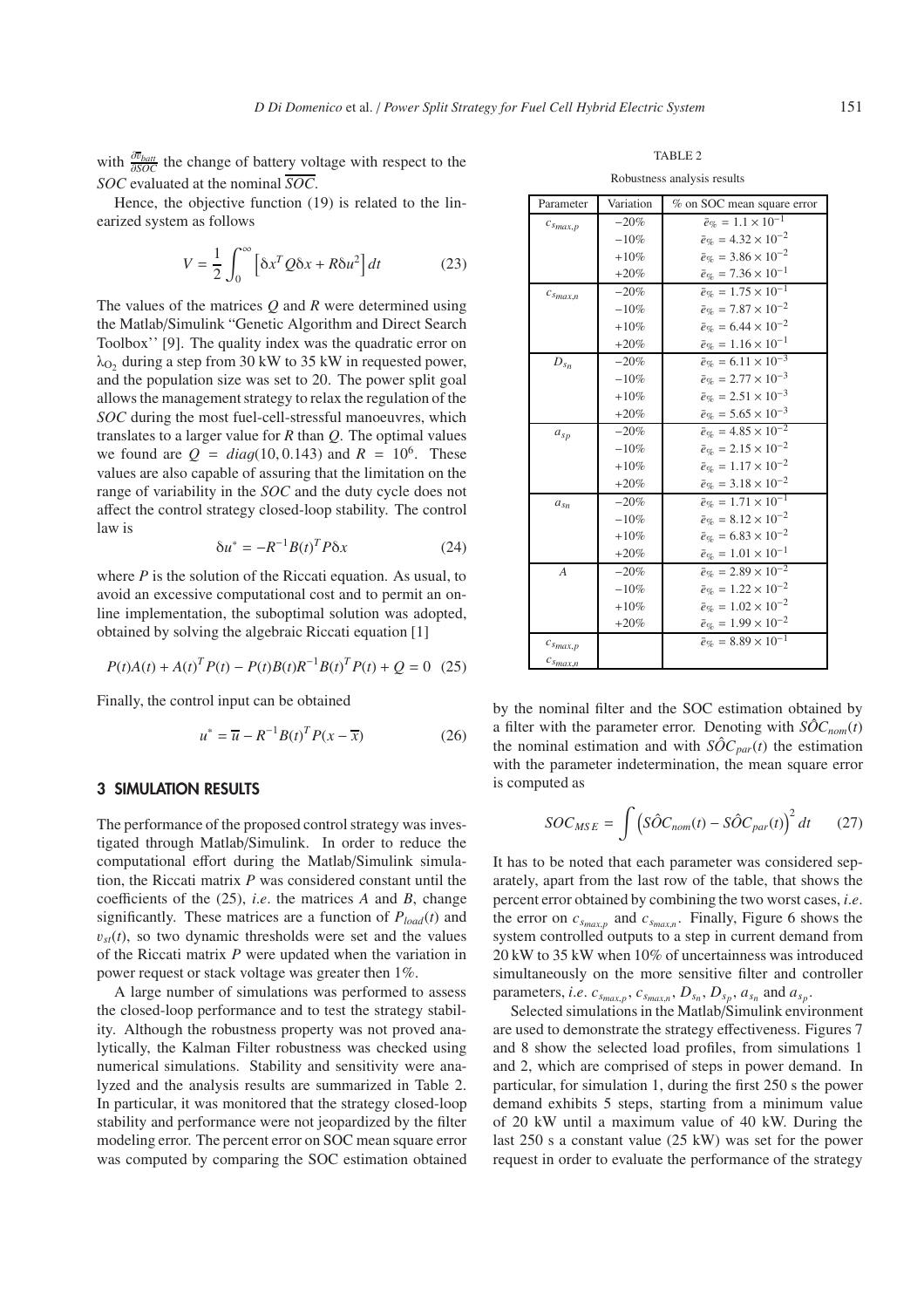

Figure 6

Robustness analysis: system controlled outputs to a step in power demand. An uncertainness of 10% affects the filter and the LQR parameters. The SOC is compared with the full-order model prediction.

in recharging the battery from 50% of the total capacity to the desired *SOC* value (*SOC* = 80%). Simulation 2 tests the strategy under different operational conditions and takes into account the measurement uncertainties. Figures 9-11 summarize the simulation 1 results, while Figures 12-14 show the simulation 2 results. The first plot of Figure 9 shows that the oxygen ratio accurately reaches the desired value at steady state, and that the error quickly recovers during the fast power transient. The error on  $\lambda_{\text{O}_2}$  is mainly due to the approximation error associated with (2) during stack current transients, that propagates to the oxygen ratio regulation. This argument is confirmed by the second plot of Figure 11, that shows the performance of the controller aimed at the regulation of the compressor air flow rate. This control difficulty could be mitigated by a  $\lambda_{\Omega_2}$  observer. Moreover, we want to highlight that a correct power split can support the action of the fuel cell controller in regulating the oxygen ratio and avoid an excessive complexity.

Figure 10 shows the performance of the power split strategy, namely the regulation of the battery State of Charge and the balancing of the power demand between the two sources. The response of Figure 10 also allows the evaluation of the steady-state closed-loop performance, showing that the fuel cell furnishes both the desired power and, mainly at the beginning, the extra power necessary to charge the battery. Indeed, the second plot of Figure 9 shows that the *SOC* is approaching the desired value. Conversely, during the fast transients, the controller compensates with the battery the amount of power that the fuel cell cannot provide, in order not to degrade its performance. In particular, the zoom compares the *SOC* estimated by the filter with the maximum and



Figure 7

Simulation 1: requested load power.



Simulation 2: requested load power.

the minimum values of the solid material distribution along the battery cathode as predicted by the full-order model. The first plot of Figure 11 shows how the controller filters the steps in the power demand, allowing a smoother fuel cell current behavior. An overshoot can be observed at power step demand. This typical second-order system behavior decreases the transient period. The good strategy performance is confirmed by the simulation 2 results, which also highlight the strategy stability for different power request profiles. Furthermore, Figures 12-14 highlight the strategy robustness with respect to the measurement uncertainties. In conclusion, the simulations demonstrate the good behavior of the controlled system. The controller achieves good balancing between the fuel cell and the battery energy supply, aimed at providing the power request and at reaching the nominal operating point.

These simulation results encourage us to continue with testing. In future work we intend to test the control strategy in real time using a dSpace MicroAutoBox Electronic Control Unit (ECU) connected to a dSPACE HIL Simulator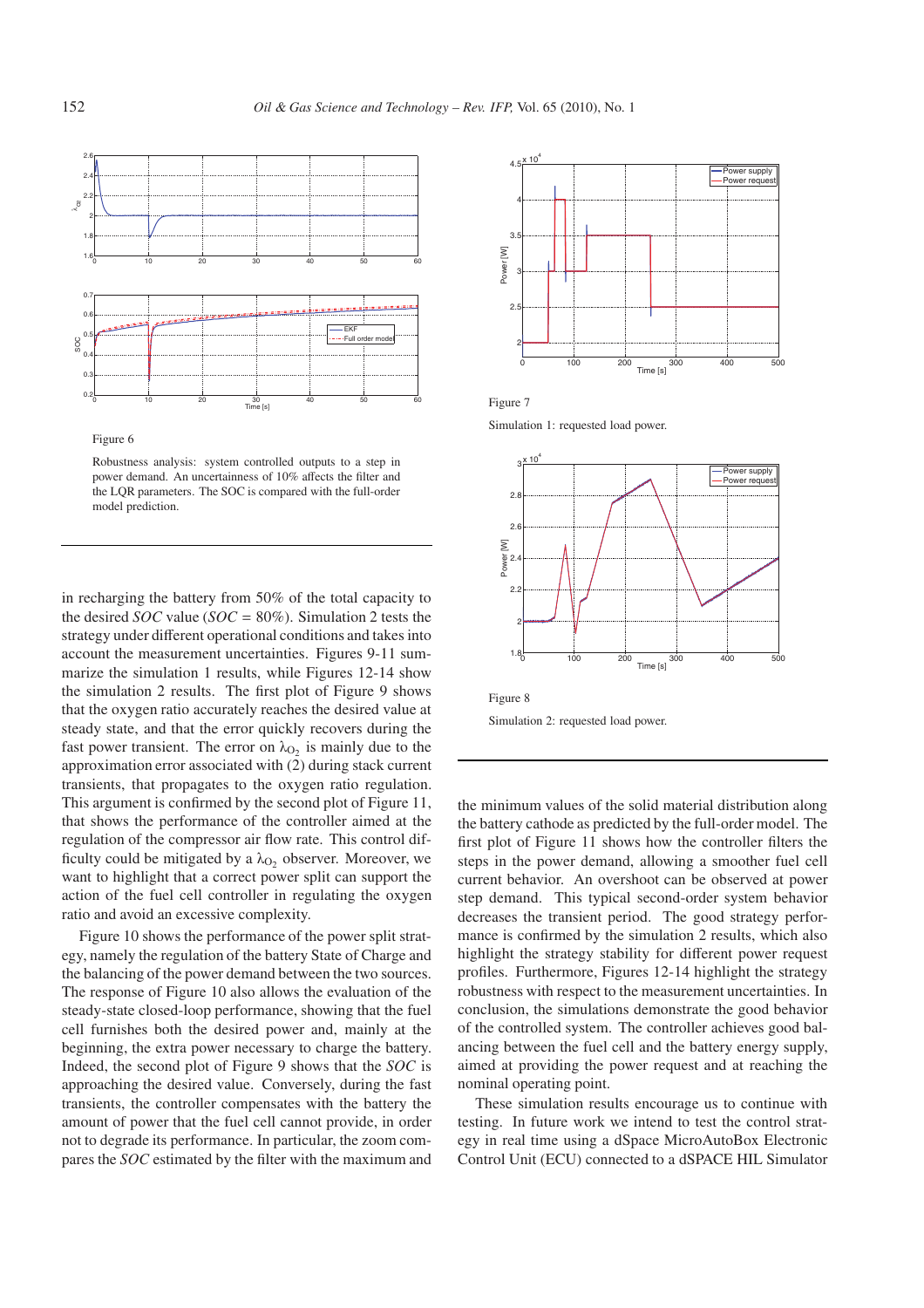

Figure 9

Simulation 1: oxygen ratio and battery State of Charge at cathode. The SOC estimation is compared with the full-order model prediction.



Figure 10

Simulation 1: fuel cell and battery power flow.



Figure 11 Simulation 1: stack current and compressor air flow rate.



Figure 12

Simulation 2: oxygen ratio and battery State of Charge at cathode. The SOC estimation is compared with the full-order model prediction.



Figure 13 Simulation 2: fuel cell and battery power flow.





Simulation 2: stack current and compressor air flow rate.